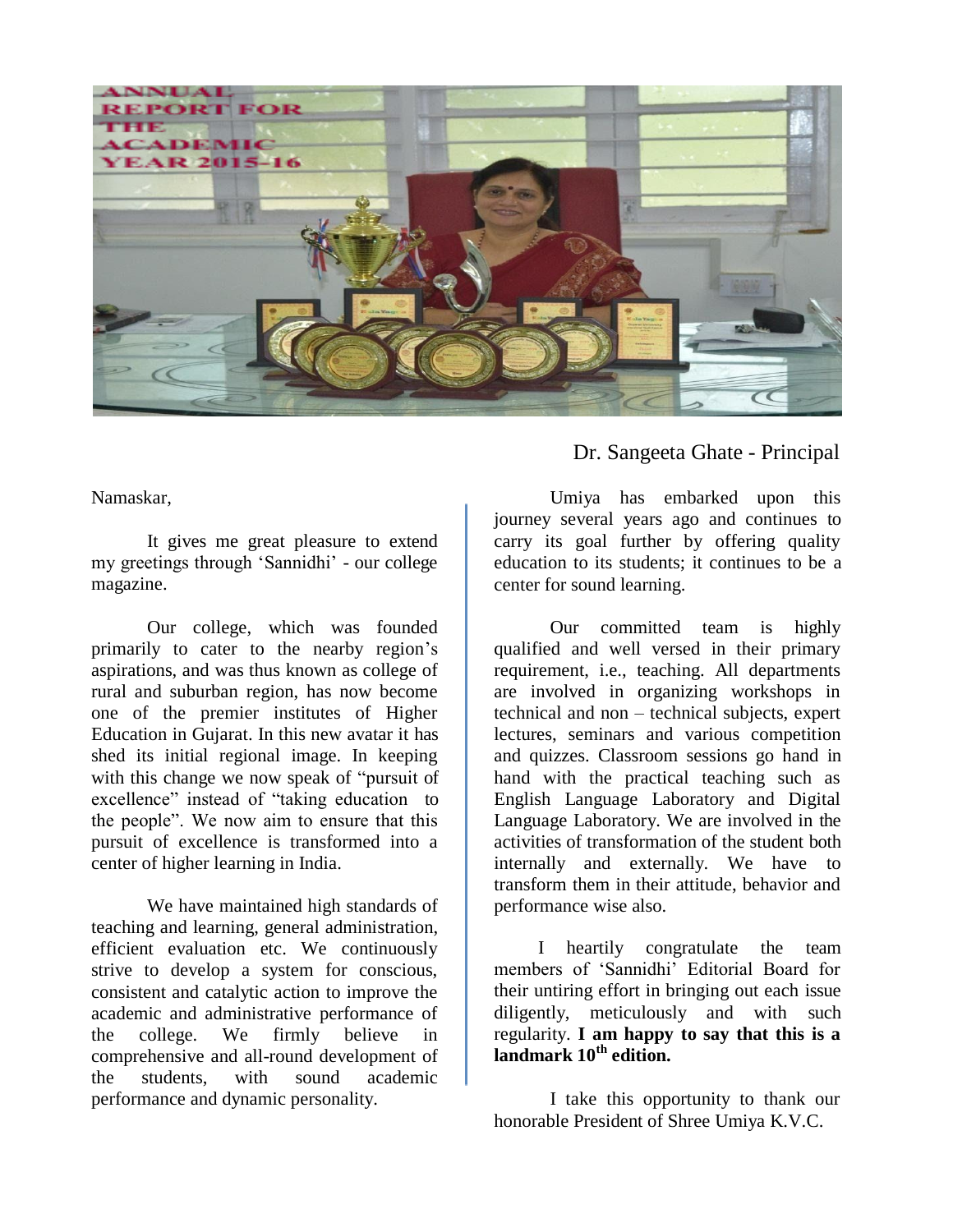Education Trust Shree Babubhai J. Patel, Ex.Presidents Shree Ishwarbhai M. Patel, Shree Rameshbhai M. Patel, Late Shree Mansukhbhai M. Patel and Late Shree Ramdada, as we call him affectionately. I also thank each and every member of the Trust and college team who have worked relentlessly and in a true spirit for achieving our vision.

## **New Events At A Glance:**

- In order to teach students to express their ideas and views clearly through spoken communication skills, we designed a course module of 3 months on Reading, Writing, Listening and Speaking. 56 students participated in it.
- We signed MOUs with Gujarati Sahitya Parishad to start a course on "Bhasha Sajjata' in which 67 students participated. The lectures were delivered by Smt. Tilottamaben, Shri Praffula Dave, Shri Yogendra Vyas and Shri Ratilal Borisapra. They enlightened the students with their views and ideas.
- We also signed MOU with Rural Development and Management Institute. A 30 hours course on "Social Reformers of the  $20<sup>th</sup>$  Century' was conducted in which experts like Dr. Manda Parikh, Dr. Chandrikaben Raval, Dr. Gaurang Jani, Swami Nikhileshwar Anandii, Shri P. J. Divetia, Dr. Anandiben Patel, Shri Kapil Deshval & Dr. Vidhyut Joshi took lectures and provided valuable insight.
- Another MOU was signed with M/s Munimji Training and Placement Pvt. Ltd. According to which a 30 hours' course on Gujarat Value Added Tax had been constituted which was attended by 327 students.
- Student Support Programme was started in which senior students taught their juniors after college hours. This helped weaker students to cope up with the syllabus. Since students are more open and free with their peers and friends this initiative has become very popular among them.
- This year we had also organized G.K. Quiz. 173 students participated in the elimination round conducted before the final round.
- We celebrated 'Nutrition Week' during which a series of lectures and demonstrations were arranged for students aged between 17 to 24 years. The theme was "Nutrition - A Way To Happiness'.
- Special initiatives were undertaken under Career Placement Cell. Careers in Law, Higher Education, Banking and Insurance were discussed as alternative career option.
- We launched Mobile Library for making books easily available.
- Students participated in various competitions like Poster Making, Quiz, Slogan Writings, Elocution and Debates organized by the Forest Department on O-Zone Day.
- Under Campus Birds Counting Program our students of Semester II and IV took initiative of bird species' counting. Nearly 16 bird species were registered in and around our campus.

# **Achievements**

## **No. of Programmes Offered: 06 No. of Final Year Students: 454**

Mayor Smt. Minakshiben Patel awarded medals to the students of Civil Defense for their excellence on  $4^{th}$  July 2015.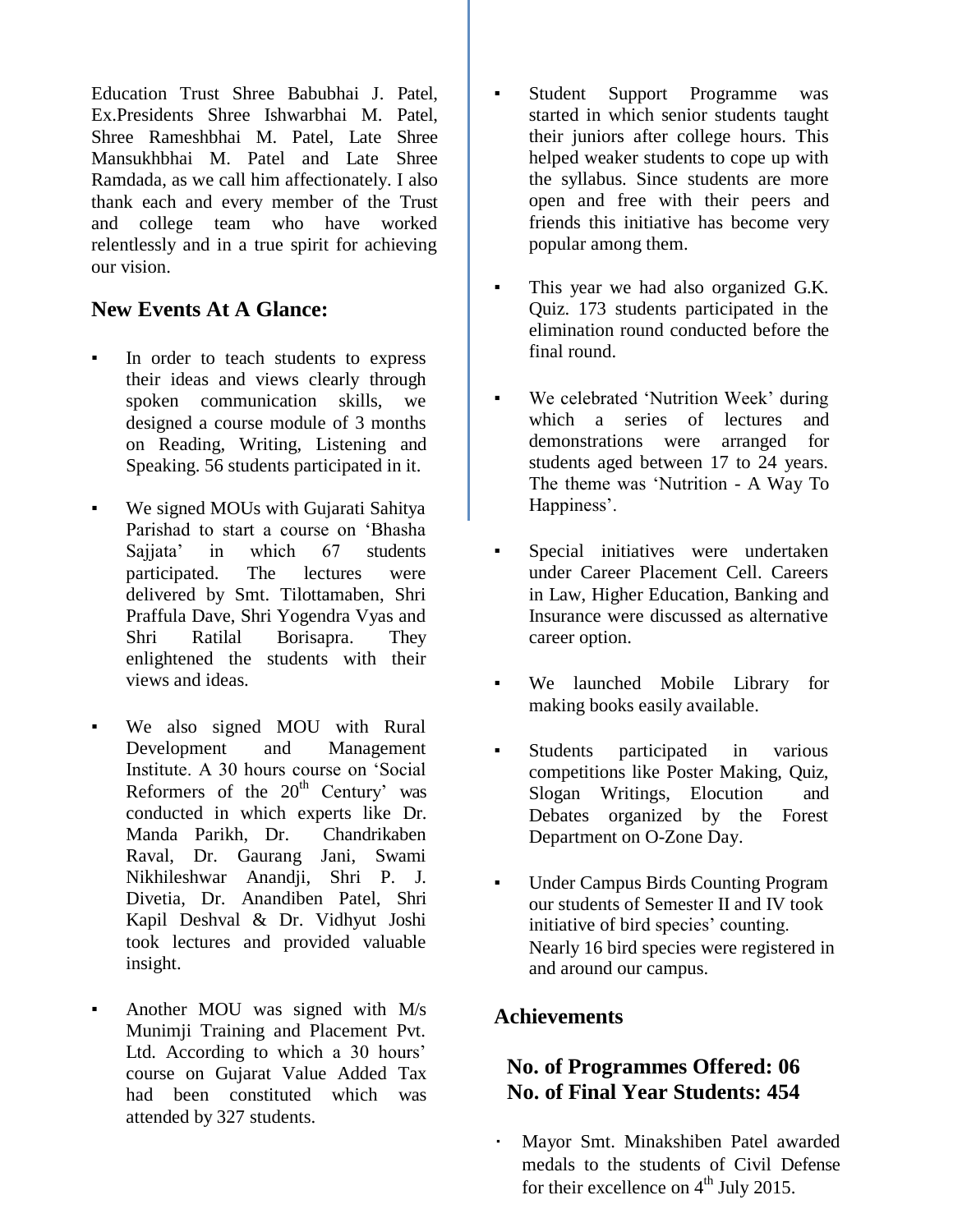- The students of Civil Defense were applauded for their remarkable work done by the Department of Civil Defense as well as the Ahmedabad Municipal Corporation officials.
- **•** Our platoon received the  $3<sup>rd</sup>$  prize for Republic and Independence Day parade.
- Pooja Bharwad of B.Com Semester IV represented in the Republic Day Celebration Parade held at Delhi. She received the Trophy of Best Company Senior, Cadet Gold Medal. Besides, in the inter-group competition, she was awarded with Guard of Honour Gold Medal.
- In Judo competition held at the Gujarat University, Suhani Prajapati won the Championship Trophy in the under-78kg category.
- Our team won the Champions Trophy in Volley Ball held at Ahmedabad (Rural).
- **•** In Power Lifting competition for 'A' Zone held at the Gujarat University, our students received the Runners Up Trophy.
- Our boys" team was Runners Up at intercollege softball tournament.
- At Gujarat University Youth Festival, our college Team won 9 medals in several areas such as - Mime, Photography, Poster-making, Extempore, Clay-Modeling, Mimicry, Poetry-recitation, Cartooning & Collagemaking.
- At Inter Zonal level, our college won four medals in competitions in Photography, Extempore, Poster-making and Collage.
- Our student Simran Kaur won first prize in Collage-making at GLS institute in Inter-College level competition.
- Kinjal won second prize in Cartooning at GLS institute in Inter-College competition.
- Akansha Luhar won second prize at GLS institute in Inter-College competition.
- Deepika Barot won third prize in Gujarati film song in Inter-College competition at MP Arts College.
- In the Inter-college competition held at Umiya College, Nehal Dadga received  $\mathbf{II}^{\text{nd}}$ prize in poetry recitation.
- Shivangi Patel of B.Com Semester VI received the Best Player Trophy in Softball [West Zone].
- Shivangi Patel of B.Com Semester VI received the Championship Trophy in Power Lifting held at University.
- In All India University Judo Competition, Suhani Prajapati was selected for playing at Inter University game.
- In All India Inter-Zone Softball tournament, our two students Shivangi Patel and Bindu were selected and won the third prize.
- 3 Students were selected for Softball tournament which was held at Anantpur.
- In Khel-Mahakumbh, our students received first prize in Judo, second prize in Discus Throw and Shot-Put for District level.
- Six students were selected at Inter University Softball tournament held at Lovely University.
- Patel Bindu qualified for Softball team selection for World Championship. Samrutha Bharwad reached up to selection round for Asia Tournament of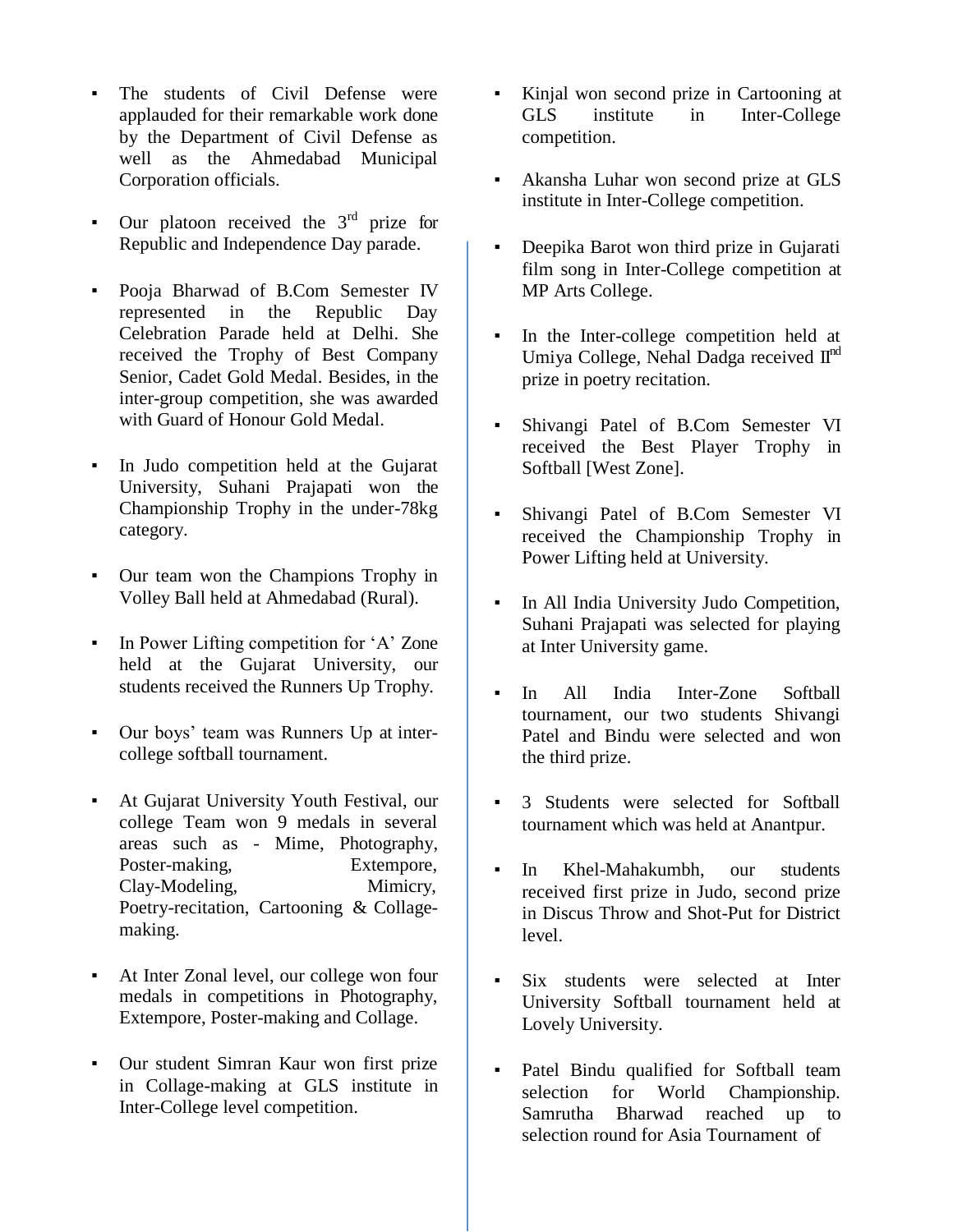Softball. We are very proud that both the players represented our college at National and International levels.

## **DEPARTMENTAL ACTIVITIES**

#### **Gujarati Department**

- Under "Meet the Author" Programme, we invited Dr. Mithilesh Chaturvedi, a critic and writer, who enlightened the students with his views.
- A seminar was organized on Vaachikam-2 with the help of Gujarati Sahitya Academi at our campus. The programme was presided over by Dr. Balwant Jani, Dr. Jiten Makwana and Prof. Arvind Vaghela.
- 67 students attended a workshop of ten days organized with the help of Gujarat Sahitya Parisad on "Bhasha Sajjata".

#### **Commerce Department**

- Jigar Shah [CA] conducted a month"s workshop on G-VAT at campus. Nearly 157 students attended this workshop.
- Students were taken for industrial visit to Meghmani Ltd. Dahej. The students prepared a project report on their visit.
- 3 students participated in Idol-making competition held at C. U. Shah Commerce College.
- 3 students participated in Pustak Gyan Pratibhashodh Kasoti and Principal .T. J. Rana Trophy.
- Prof. Hemal Pandya of S. D. School of Commerce delivered a lecture on 'Research Methodology' in which nearly 350 students participated.
- Prof. Kandarp Chavda of J. G. College of Commerce delivered a lecture on "Project Guidance' in which nearly 225 students participated.
- 38 students attended a six months' course on "Munimji – Practical Accounting".

#### **English Department**

- Under 'Meet the Author' Programme, we had invited Dr. Damodar Mauza, an author and a critic from Goa.
- Organized a 21 days' workshop on 'Social Reformers of  $20^{th}$  Century' from 21-Jan-2016 to 12-Feb-2016. 37 students of Semester IV and Semester VI participated in the workshop.
- Arranged a Seminar on 'Daughter the Pearl of the Home' by Shri Rajubhai Patel in which nearly 55 students participated.
- Students of B.A. Semester-IV and Semester-VI presented speeches and poetry recitation was held on Shelley"s birthday celebration.
- A week-long celebration on Shakespeare was held which was organized by B.A. Semester-VI students. During this, information regarding Shakespeare"s Tragedies, Comedies and Historical plays were imparted to the students.
- 25 students participated in a workshop on 'Wedding Album' by Girish Karnad.
- Subject related movies such as David Copperfield, A Passage to India, Bishop"s Candlestick, Romeo Juliet, Julius Caesar and Blue Umbrella were shown to students.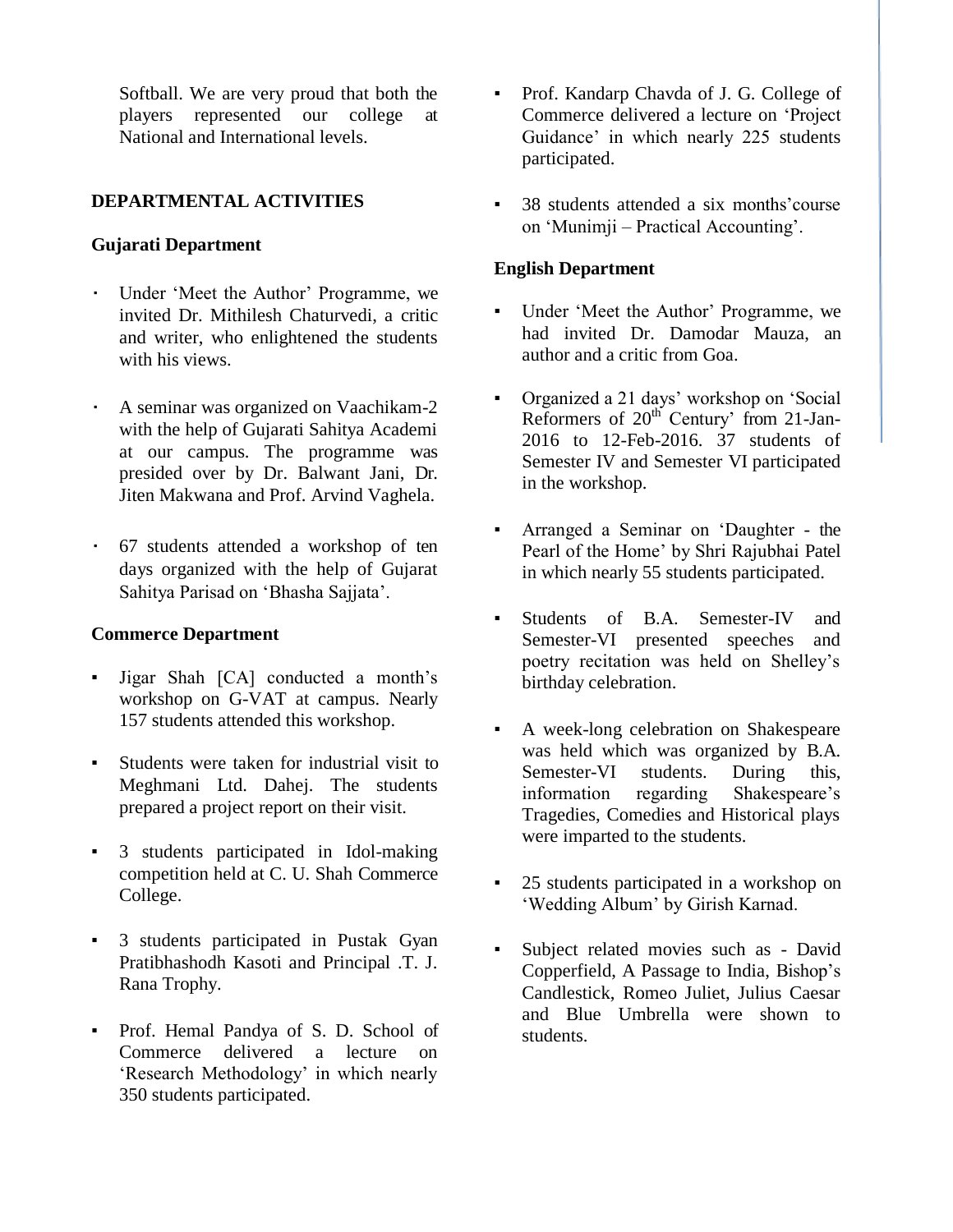## **Hindi Department**

- Under 'Meet the Author' Programme, we had invited Dr. Suresh Rituparna, a critic and a writer, from Delhi.
- To celebrate Premchand Jayanti, presentations on works of Premchand were made by the students.
- On the Janma Jayanti of Great Saint Tulsidas, Dohas of Saint Tulsidas were recited by the students.
- To create awareness amongst the people about the importance of "Our Rashtra Bhasha", all students participated in a rally to celebrate Hindi Day, which was organized by Rashtra Bhasha College.
- From  $4^{\text{th}}$  September 2015 to  $10^{\text{th}}$ September 2015, Hindi week was celebrated in which poetry recitation, regional vocabulary competitions were organized.
- **▪** All the students of the department attended a lecture delivered by Dr. Jashwant Pandya of Gujarat Vidhyapith regarding 'The Importance of Hindi' as a National language.
- **▪** 19 students participated on "Social Reformers of  $20<sup>th</sup>$  Century' workshop organized by Rural Urban Development & management Institute - RUDMI.

#### **Sociology Department**

- Students visited Adani Mundra Port, Adani Power and Adani Refinery for educational visit. The students prepared a detailed report on their visit.
- 36 students participated in a workshop on 'Social Reformers of 20<sup>th</sup> Century' from 21-Jan-2016 to 12-Feb-2016.
- Faculties and students visited Brahmo Samaj, an NGO.
- A quiz was organized by the department.

#### **COMMITTEES**

#### **CWDC (URMI)**

- Lecture on 'Safety and Security of Women" was delivered by Principal Judge Shri D. G. Soni on 1<sup>st</sup> October 2015. Nearly 300 students attended this lecture.
- 35 students participated in an essay competition organized on "Women in Present India' on 9<sup>th</sup> September 2015. Six students was declared winner and awarded certificates.
- Seven students attended a seminar on "Women Empowerment" held at St. Xavier's College.
- Nearly 250 students attended a lecture on Nutrition delivered by Smt. Rajshri Kajale of Apollo Hospital as a part of Nutrition Week Celebration.
- On  $8^{th}$  March 2016, International Women"s Day celebration was organized.
- All students participated in Brain Storming and long forgotten games were organized for the students.
- Nearly 109 students visited the Legislative Assembly to attend the ongoing Assembly Session and met our Chief Minister Smt. Anandiben Patel.
- 330 students appeared for Book Knowledge test organized by CWDC on Nari Shikshan - Avashyak Shikshan.

**NCC**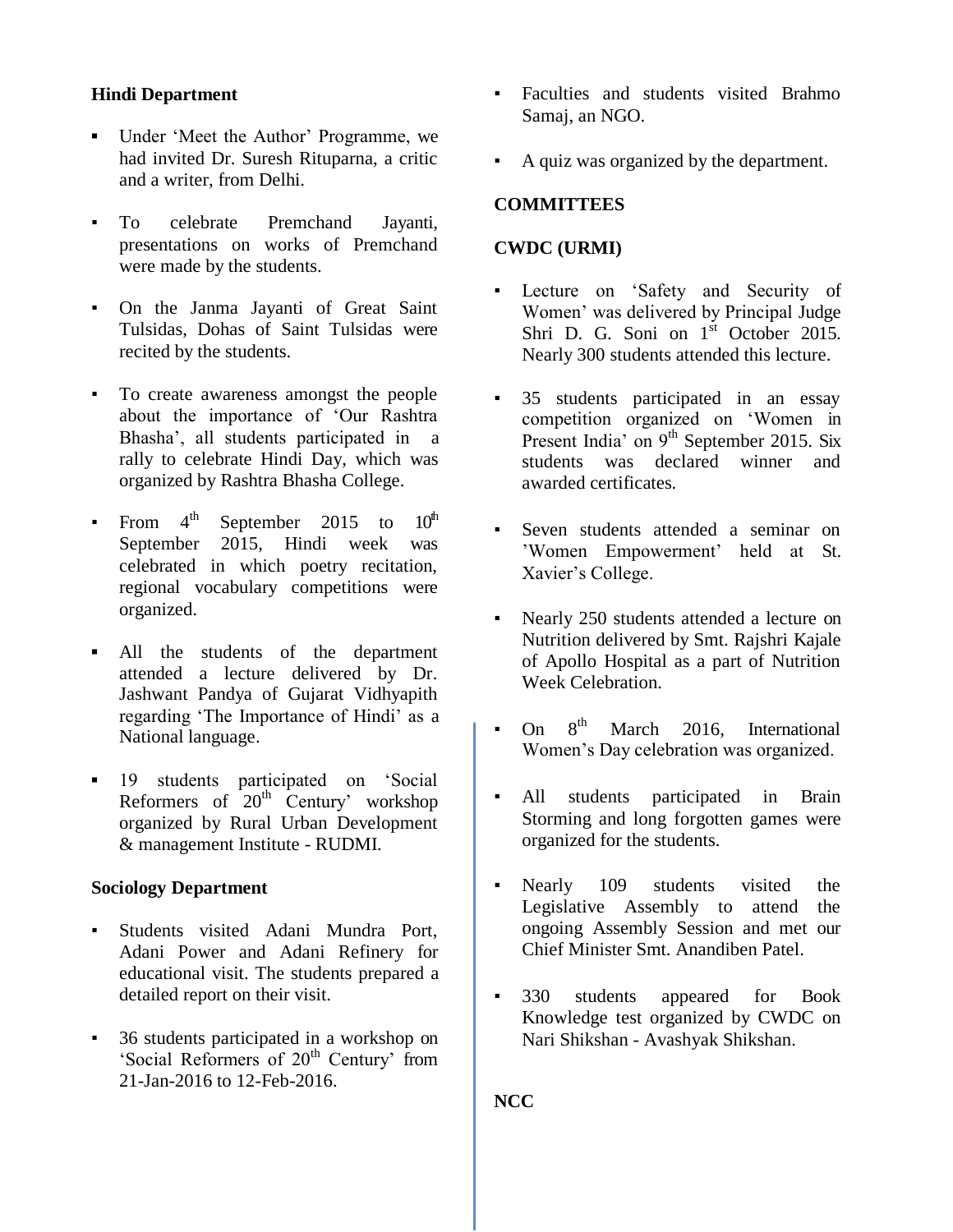- **▪** 50 students enrolled in NCC during 2015- 16.
- **▪** A weekly parade is held in college campus on every Thursday.
- **▪** Vaishali, students of Semester-VI was selected as Commander for TSC Delhi.
- **▪** Six students were selected for NIC which was held at West Bengal. They represented Gujarat. Suhani, one of our students, bagged the (SW) Trophy.
- **▪** Pooja Bharwad, the lone candidate to be selected for the RDC Parade. She was selected as 'The Best Company Senior'. She received the Gold Medal in Intergroup competition and went on to bag the Guard of Honour Gold Medal.

#### **NSS (SARVODAYA)**

- Every Saturday our NSS Volunteers visited the adopted village 'Khoraj'. They used to clean temples, taught in primary schools, spread awareness regarding cleanliness and public hygiene.
- Every Friday, the students of NSS unit visited "Jivan Sandhya Old Age Home". They help the inmates of "The Old Age Home" with routine works, organized Kirtans & Bhajans and celebrated festivals like Janmashtami, Uttarayan, Holi, Diwali, Rakshabandhan and Navratri, etc.
- **▪** Annual camp for a week was organized at Titoda. Various activities and rallies were undertaken such as cleanliness drive, spreading awareness about female infanticide, de-addiction etc.
- NSS unit collected and distributed sweets to the inmates of Old Age Home Jivan

Sandhya and under privileged children in nearby area/primary school.

#### **LIBRARY (GYAN PARAB)**

- A Mobile Library was started this academic session.
- New Arrivals of Books in each subject were displayed, so that the students get detailed idea about all type of books, journals, periodicals and magazines available.
- Needy Students' Library is successfully running in our college. Large numbers of students take benefit of the library which remains open from 7:30 a.m. to 6:30 p.m. including public holidays.

#### **RED RIBBON CLUB**

- Various activities were undertaken such as AIDS Day, especially to create awareness about this menace.
- To observe AIDS Day, Road Show was organized.
- In association with Red Cross Society, Thalassemia Test was conducted for the students of BA/B.Com Semester-I.

#### **PLACEMENT CELL (UDISHA)**

- A lecture was delivered on "Preparation of Banking Exam" by Shri Prashant Sarvaiya. Nearly 209 students attended this lecture.
- Shri Sanjeev Gupta delivered lecture on 'Career in Teaching in Higher Education' which was attended by 230 students.
- "Guidance about NET & SLET" was delivered by Shri Neeraj Patel, and